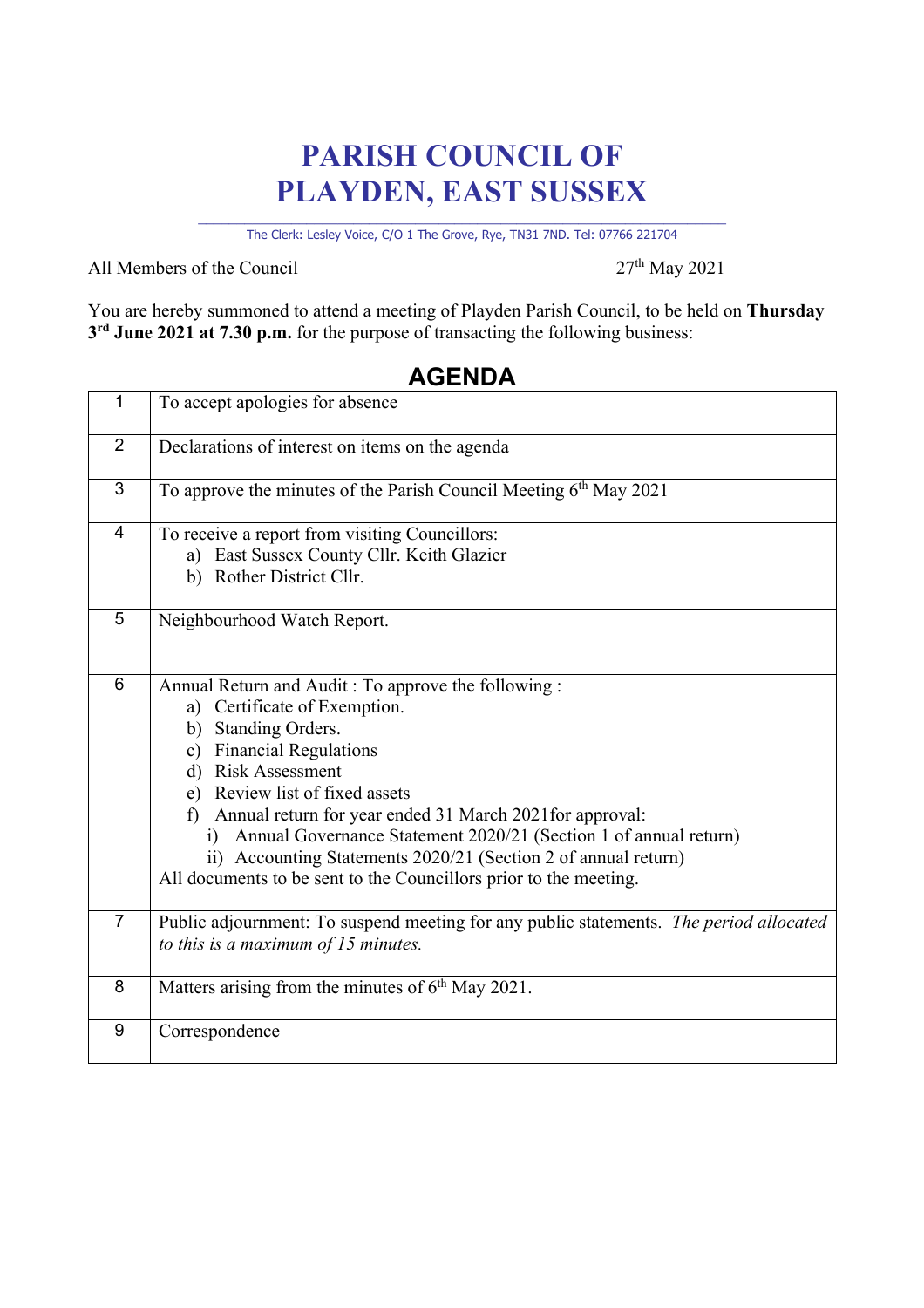| 10 | Planning.                                                                                                                                                                                                                                                                                                                             |
|----|---------------------------------------------------------------------------------------------------------------------------------------------------------------------------------------------------------------------------------------------------------------------------------------------------------------------------------------|
|    | <b>Applications.</b>                                                                                                                                                                                                                                                                                                                  |
|    | None.                                                                                                                                                                                                                                                                                                                                 |
|    | <b>Outcomes.</b>                                                                                                                                                                                                                                                                                                                      |
|    | None.                                                                                                                                                                                                                                                                                                                                 |
|    | <b>Ongoing:</b>                                                                                                                                                                                                                                                                                                                       |
|    | RR/2021/708/T<br>Pottons Cottage, Rectory Lane, Playden TN31 7UJ<br>Lime (T1) prune back branches by no more than 3 metres.<br>Undecided.<br>RR/2020/2532/P                                                                                                                                                                           |
|    | Tide View, New England lane, Playden, TN31 7NT<br>Demolish entrance porch and replace with new single storey side extension.<br>Construction of new single storey studio building. Proposed alterations to main house<br>including extending lower ground floor to house new garage: and cladding existing<br>elevations<br>Undecided |
|    | RR/2021/357/O<br>Tide View, New England lane, Playden, TN31 7NT<br>Certificate of lawfulness for the proposed erection of a single storey garage extension<br>at lower ground level and erection of a single storey detached studio building.<br>Undecided.                                                                           |
|    | RR/2021/281/P.<br>White Willows, Houghton Green Lane, Playden, TN31 7PJ<br>Detached 4 bay garage & attic games room/office and enlargement of existing<br>parking hardstanding.<br>Undecided                                                                                                                                          |
|    | <b>Appeals</b>                                                                                                                                                                                                                                                                                                                        |
|    | W/4001557 Shellfield: Planning In Principle for 9 houses.<br>Comments made to Inspectorate. Awaiting decision                                                                                                                                                                                                                         |
| 10 | <b>Accounts</b><br>a) Expenditure $-$ to approve the following expenditure:<br>Clerks wages and expenses – carried forward.<br>$\left( i\right)$<br>'Parish Protect' Liability Insurance renewal 1st June 2021: £127.68<br>$\overline{11}$<br>ALCC subcription 2020/21: £40.00                                                        |
|    | Income.<br>b)                                                                                                                                                                                                                                                                                                                         |